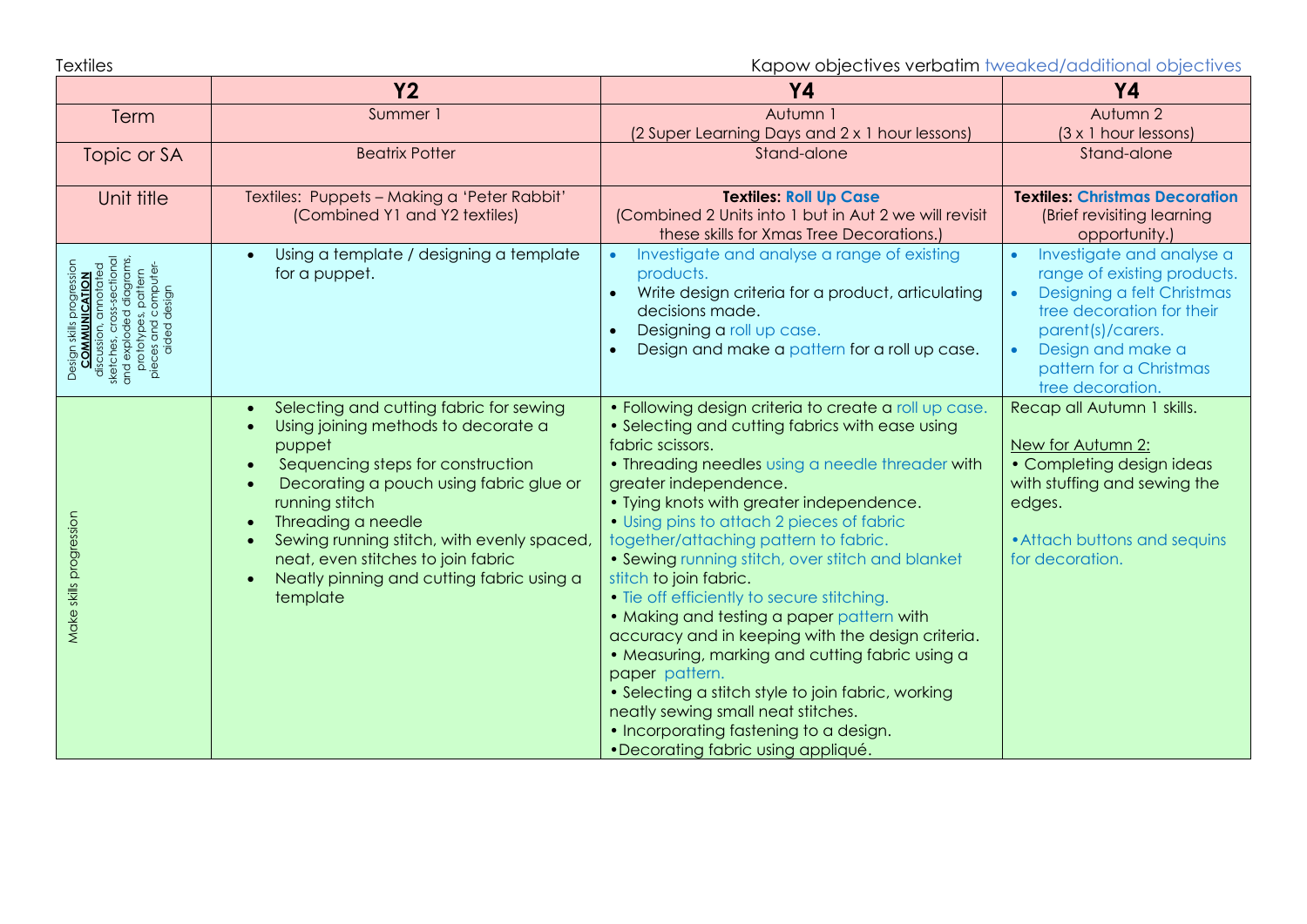| Textiles                         | Kapow objectives verbatim tweaked/additional objectives                                                                                                                                                                                                                                                                                                                                                                                                                                                                                                                                                                                                                                                                                                                                    |                                                                                                                                                                                                                                                                                                                                                                                                                                                                                                                                                                                                                                                                 |                                                                                                            |  |  |
|----------------------------------|--------------------------------------------------------------------------------------------------------------------------------------------------------------------------------------------------------------------------------------------------------------------------------------------------------------------------------------------------------------------------------------------------------------------------------------------------------------------------------------------------------------------------------------------------------------------------------------------------------------------------------------------------------------------------------------------------------------------------------------------------------------------------------------------|-----------------------------------------------------------------------------------------------------------------------------------------------------------------------------------------------------------------------------------------------------------------------------------------------------------------------------------------------------------------------------------------------------------------------------------------------------------------------------------------------------------------------------------------------------------------------------------------------------------------------------------------------------------------|------------------------------------------------------------------------------------------------------------|--|--|
| Evaluation skills<br>progression | Troubleshooting scenarios posed by<br>teacher<br>Evaluating the quality of the stitching on<br>others' work<br>Discussing as a class, the success of their<br>stitching against the success criteria<br>Identifying aspects of their peers' work<br>that they particularly like and why                                                                                                                                                                                                                                                                                                                                                                                                                                                                                                    | • Evaluating an end product and thinking of other<br>ways in which to create similar items.<br>• Testing and evaluating an end product against<br>the original design criteria.<br>• Deciding how many of the criteria should be met<br>for the product to be considered successful.<br>• Suggesting modifications for improvement.<br>• Articulating the advantages and disadvantages<br>of different fastening types.                                                                                                                                                                                                                                         | To carry out peer<br>$\bullet$<br>evaluation based on<br>design criteria.                                  |  |  |
| Technical knowledge progression  | To know that 'joining technique' means<br>connecting two pieces of material<br>together<br>To know that there are various temporary<br>methods of joining fabric by using staples.<br>glue or pins<br>To understand that different techniques<br>for joining materials can be used for<br>different purposes<br>To understand that a template (or fabric<br>pattern) is used to cut out the same<br>shape multiple times<br>To know that drawing a design idea is<br>useful to see how an idea will look<br>To know that sewing is a method of<br>joining fabric<br>To know that different stitches can be<br>used when sewing<br>To understand the importance of tying a<br>knot after sewing the final stitch<br>To know that a thimble can be used to<br>protect my fingers when sewing | • To know that appliqué is a way of mending or<br>decorating a textile by applying smaller pieces of<br>fabric.<br>. To know that when two edges of fabric have<br>been joined together it is called a seam.<br>•To know that it is important to leave space on the<br>fabric for the seam.<br>• To know that a fastening is something which<br>holds two pieces of material together for<br>example a zipper, toggle, button, press stud and<br>Velcro.<br>• To know that different fastening types are useful<br>for different purposes.<br>• To know that creating a mock up (prototype) of<br>their design is useful for checking ideas and<br>proportions. | • To understand that some<br>products are turned inside out<br>after sewing so the stitching is<br>hidden. |  |  |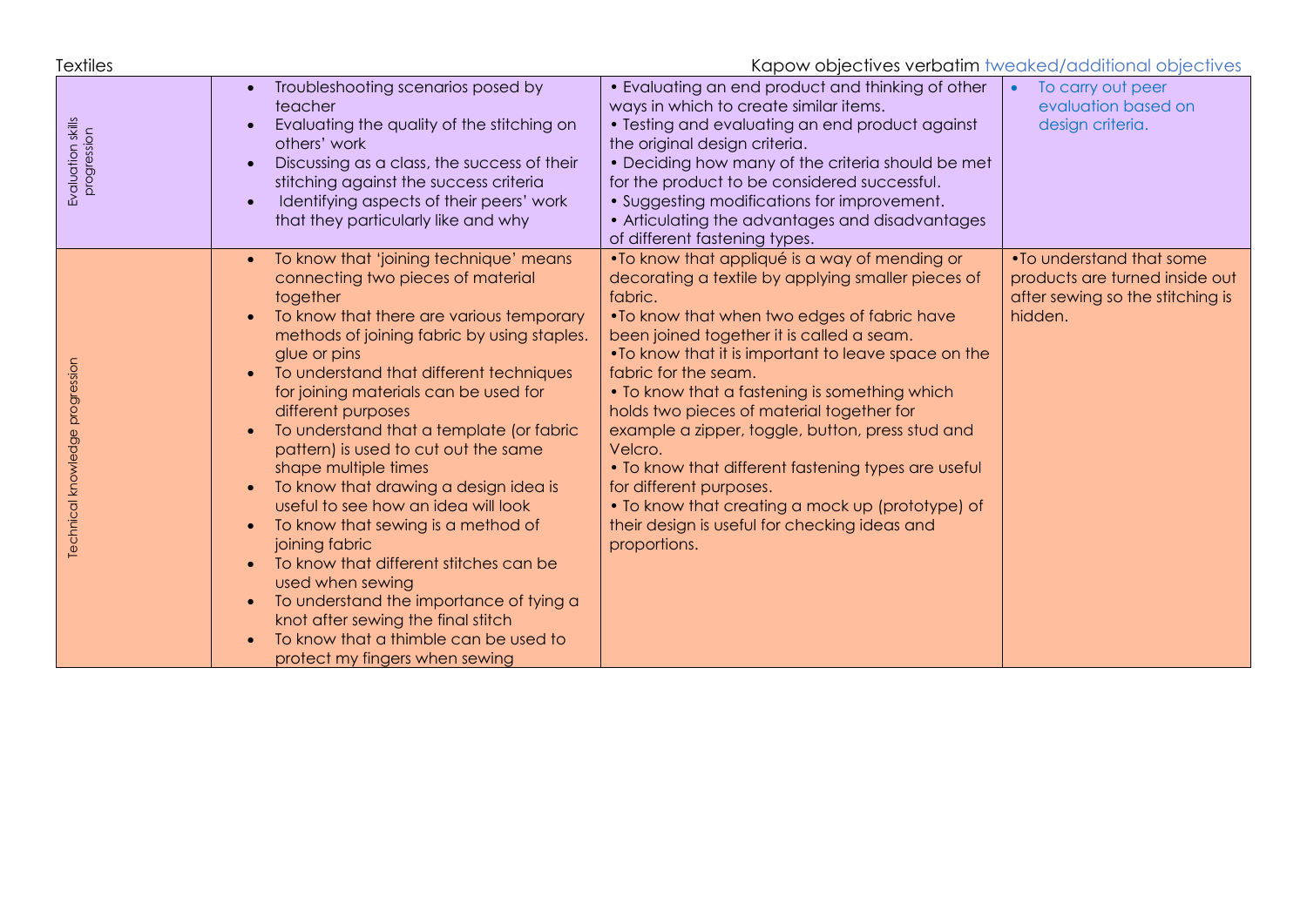Textiles Kapow objectives verbatim tweaked/additional objectives 1 = Explore different ways of joining fabrics 1 = Investigate and analyse a range of existing 1 = Investigate and analyse a including simple running stitch. products. range of existing products. Design a felt Christmas tree 2= Designing my puppet. Making a template 2 = Write design criteria for a product, articulating decoration for their thinking about what my puppet will look like decisions made. parent(s)/carers. Design and make a pattern 3= Making and joining my puppet using my 3 = Learn and practise skills for: for a Christmas tree preferred method of joining. Cutting fabrics (felt) with fabric scissors, threading decoration. needles using a needle threader, tying knots, using 4= Decorating my puppet using carefully pins to attach 2 pieces of fabric together, 2 = Make Christmas tree selected materials and design ideas thinking running stitch, over stitch and blanket stitch to join decoration recapping about what I want it to look like. 2 pieces of fabric (seam), tie off efficiently to majority of Autumn 1 skills. Attach buttons and sequins for secure stitching. decoration. 4 = Design and make a pattern for a roll up case. Making and testing a paper pattern with accuracy  $3 =$ Stuff Christmas tree and in keeping with the design criteria. Measuring, decoration and sew the Sequence of lessons Sequence of lessons marking and cutting fabric using a paper pattern. edges. 5 = Use skills learnt in part 3 to sew a roll up case. 4 = Carry out peer evaluation. Selecting a stitch style to join fabric, working neatly sewing small neat stitches. 5 = Learn how to wrap up their present for their 6 = Learn what and how to sew appliqué. parent(s)/carers.Decorating fabric using appliqué. Attach onto roll up case with over stitch or blanket stitch to cover up messy back. 7 = Learn a variety of fastenings. Incorporating fastening to their roll up case. Articulate the advantages and disadvantages of different fastening types. 8 = Evaluating roll up case and think about other ways in which to create similar items. Test and evaluate roll up case against the original design criteria. Decide how many of the criteria should be met for the product to be considered successful. Suggest modifications for improvement.